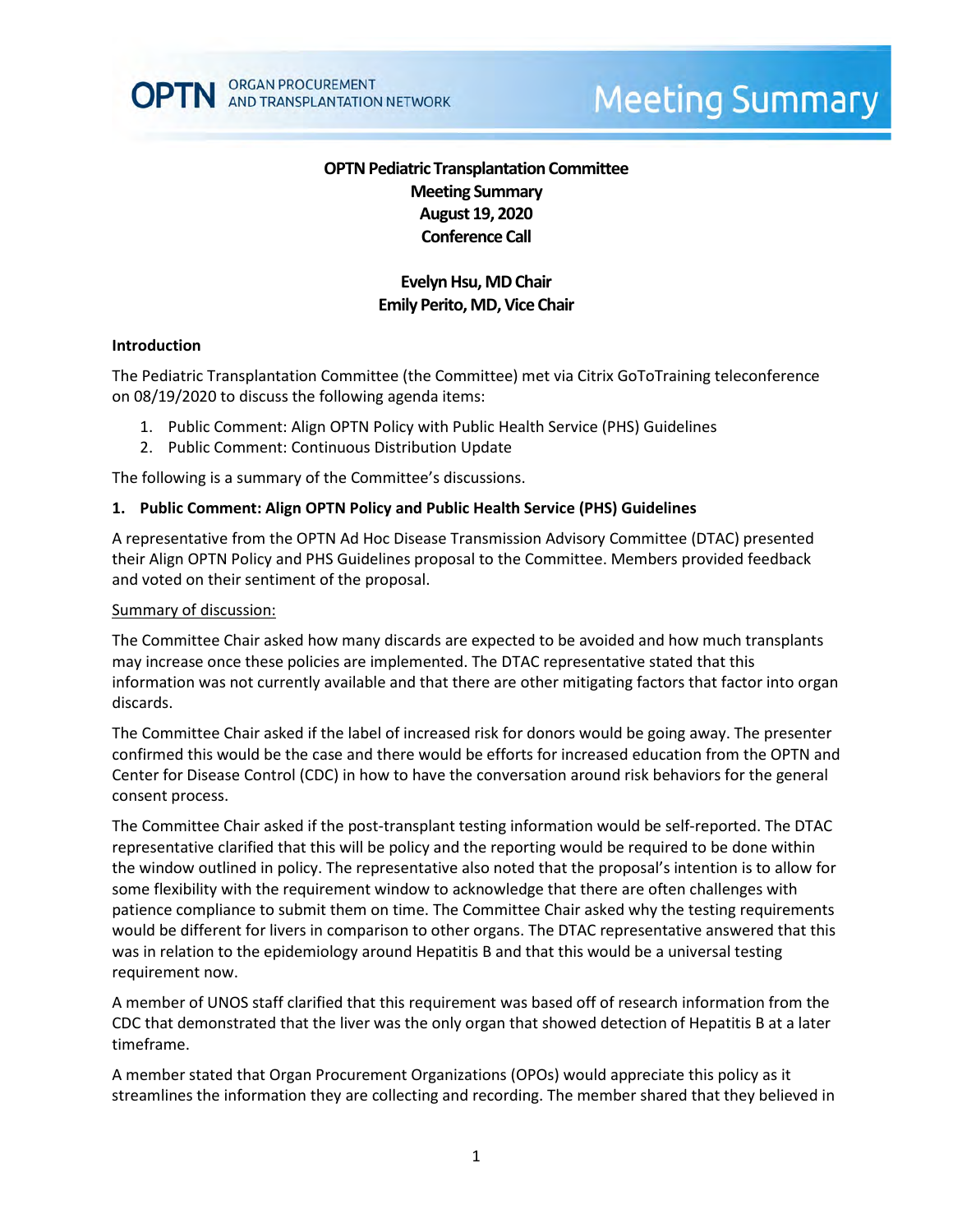addition to increasing transplants, this policy could increase the amount of pediatric transplants as there is currently stigma around transplanting an "increased risk" organ into a pediatric candidate. The member asked what the rationale was for the 96 hours for serologies from the donor. The DTAC representative shared that it is linked to NAT testing. There have been reports of patients who tested negative for Hepatitis C and were more than 96 hours post-transplant but later had a conversion to a positive result. The representative also confirmed that the 96 hours was based off of procurement.

A member stated that from their experience with educating families, it has been confusing to require additional consent for the former "increased risk" factor when so many other risk factors don't require specific consent. The new guidelines have been a positive change in this process. This member and the Chair both expressed support that this change would take away the stigma from otherwise appealing organs and has the potential to increase transplants and therefore save lives. Several other members spoke in support for the same reasons.

The Committee Chair asked if the testing requirements would include living donors as well, which the DTAC representative confirmed.

One member of the public asked what educational efforts are planned. The DTAC representative shared that the educational rollout would include not only information for clinical teams, but also for patients and their families. The member stated that there are programs across the country that do not hesitate to take PHS increased risk kidneys and it is the hope that programs will be more willing to accept these offers as well.

Another member stated that it is important in making sure parents are aware. The better parents are educated, the better the process will be.

The Committee Chair stated that one overall message is that universal testing will be implemented and that the stigma of these organ will no longer be warranted. There is overwhelming support for this proposal with the caveat that there should be a strong emphasis on education once the policy is implemented.

The Committee Chair called for a vote on the Committee's sentiment on the proposal.

**Vote:** 8 Strongly Support, 0 Support, 0 Neutral/Abstain, 0 Oppose, 0 Strongly Oppose

## Next Steps:

The comments shared by the Committee will be synthesized into a formal statement that will be submitted for public comment.

## **2. Public Comment: Continuous Distribution Update**

A member of UNOS support staff with the OPTN Lung Transplantation Committee (Lung Committee) presented their Continuous Distribution Update to the Committee.

## Summary of discussion:

The Committee Chair asked if the Lung Committee was primarily seeking feedback through the prioritization exercise which the presenter confirmed. The Chair asked if this process was laying the groundwork for the other organ systems which the presenter confirmed.

A member asked if this process including the prioritization exercise, would be repeated for each organ. UNOS staff explained that there will be different attributes for different organs. For example, the Lung Committee did not use waiting time as one of their attributes, whereas Kidney and Pancreas would weigh waiting time differently.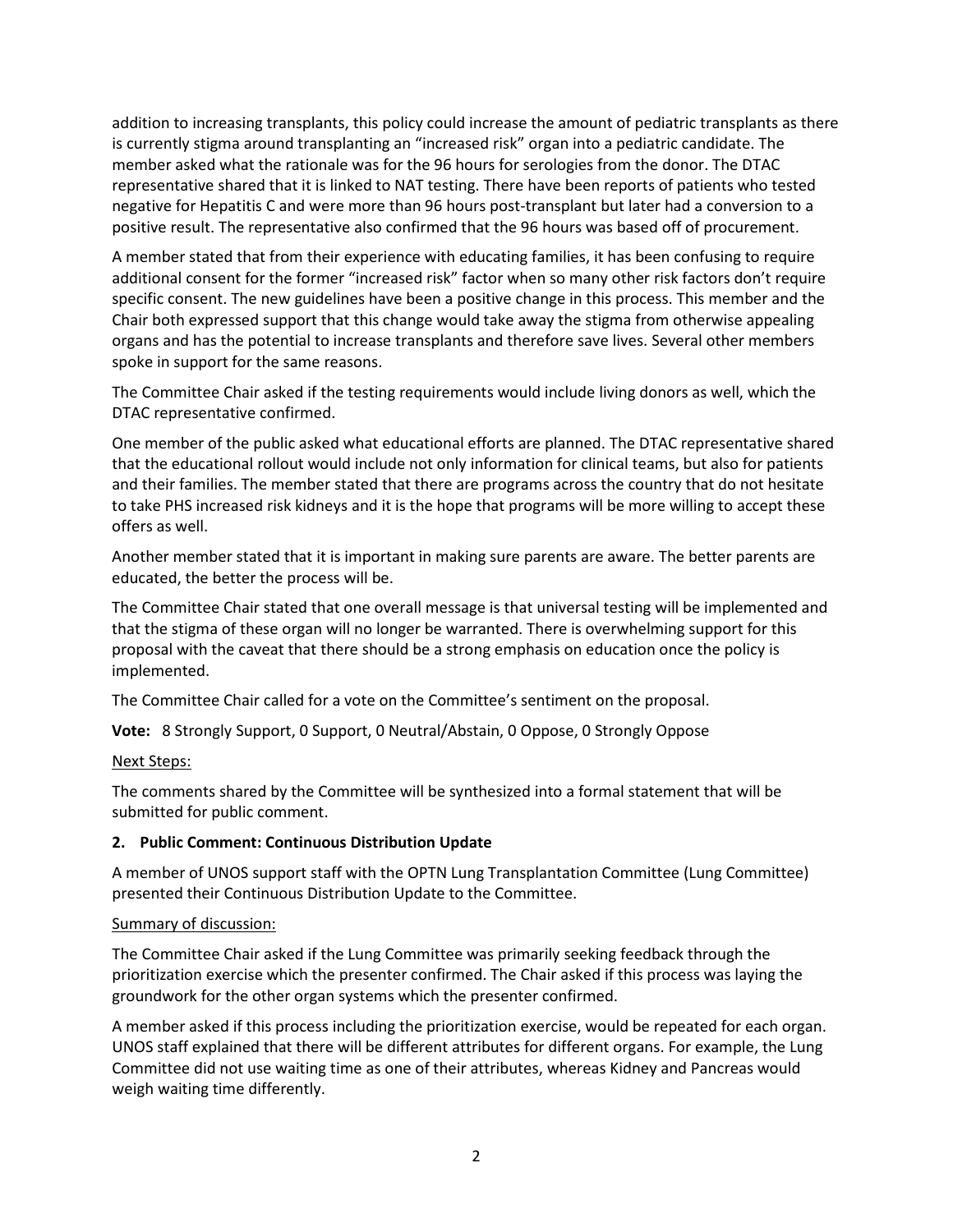The Committee Chair stated that it would be nice to maintain consistency across organs concerning the pediatric designation, as this gets adjudicated over and over with different policies.

A member asked if there is consensus about the approach to the project, considering the strong opinions that surrounded recent policies such as acuity circles. UNOS staff shared that the committee has taken a lot of time being very thoughtful and intentional as to the approach of the project. In particular, this project gives the community the opportunity to provide as much feedback through the beginning development stage.

A member asked for clarification on the feedback that this project is hoping to receive. UNOS staff stated that most organs have a sequence for adult donors and pediatric donors, however for lung, this has been eliminated and there will be one sequence that will include all donors.

There were no additional comments or questions. The meeting was adjourned.

## Next Steps:

The comments shared by the Committee will be passed onto the Lung Committee as feedback on the proposal.

## **Upcoming Meetings**

• September 16, 2020 (teleconference)